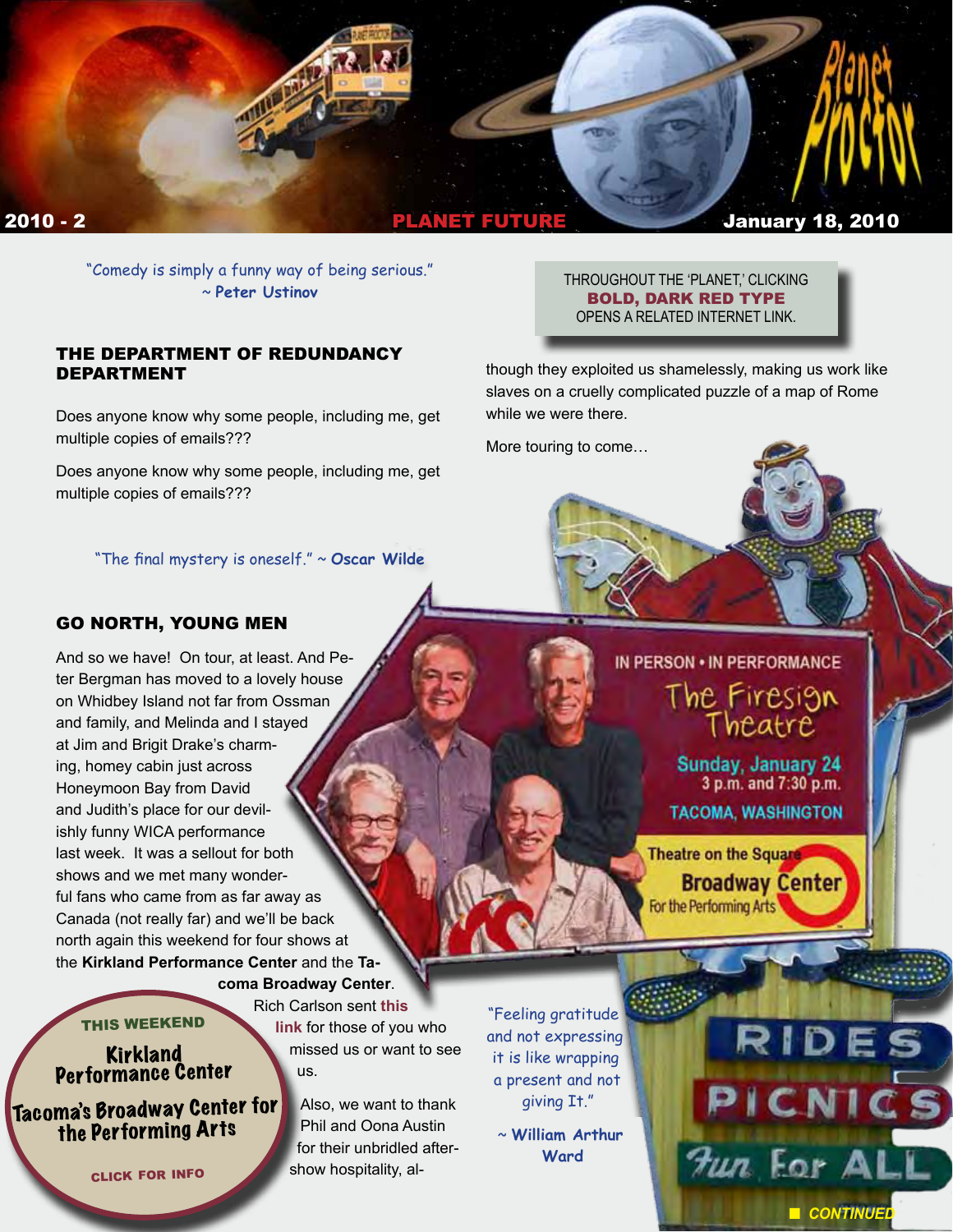#### POLICE BLOTTO

While assembling a book of Proctor & Bergman's tours from 1973-1978, our brilliant and obsessive archivist/producer, **Taylor Jessen**, found a Police Blotter I tore from a student newspaper at the University of Buffalo. Here are some of the items…

**Goodyear Hall** – Criminal Mischief – Stairways filled with furniture and so were the elevators.

**Fargo** – Petit (sic) Larceny – a woman reports that unknown persons removed 30 hot and cold water faucets from lavatories.

**Lehman Lounge** – Petit Larceny – A student reports a Schaeffer beer tap was stolen from the lounge.

**Wilkeson** – Aggravated Harassment – A woman reports receiving a phone call from an unknown male asking her how she was.

(And finally, please tell me what the hell this means:)

**Fargo** – Disorderly Conduct – Officers observed three males walking down MFAC. One had a hammer in his hand, which he was going to use to penny in some girls.

 (I'll send an e-penny to anyone who can explain this turn of phrase!)

 "I believe that the moment is near when, through a process of thought of a paranoid and active character, it will be possible…to systemize confusion and contribute to the total discrediting of the worlds of reality." ~ **Salvador Dali**

# KITTY REALITY SHOW

"Cats" is the longest-running show on Broad-

way to date, romanticizing the mysterious lives and habits of America's most popular pet. But even with the lively dancing and popular songs, it doesn't really capture the true-to-life behavior of our feline companions. So here is how "Cats" could more accurately portray the true essence of our furry friends…

Audience members would enter the auditorium only to find their seats had been clawed and covered with fur. Part of the performance would include the cast climbing and shredding the theater curtains. Performers would leap off the stage and run up the aisles at the recorded





**n** CONTINUED

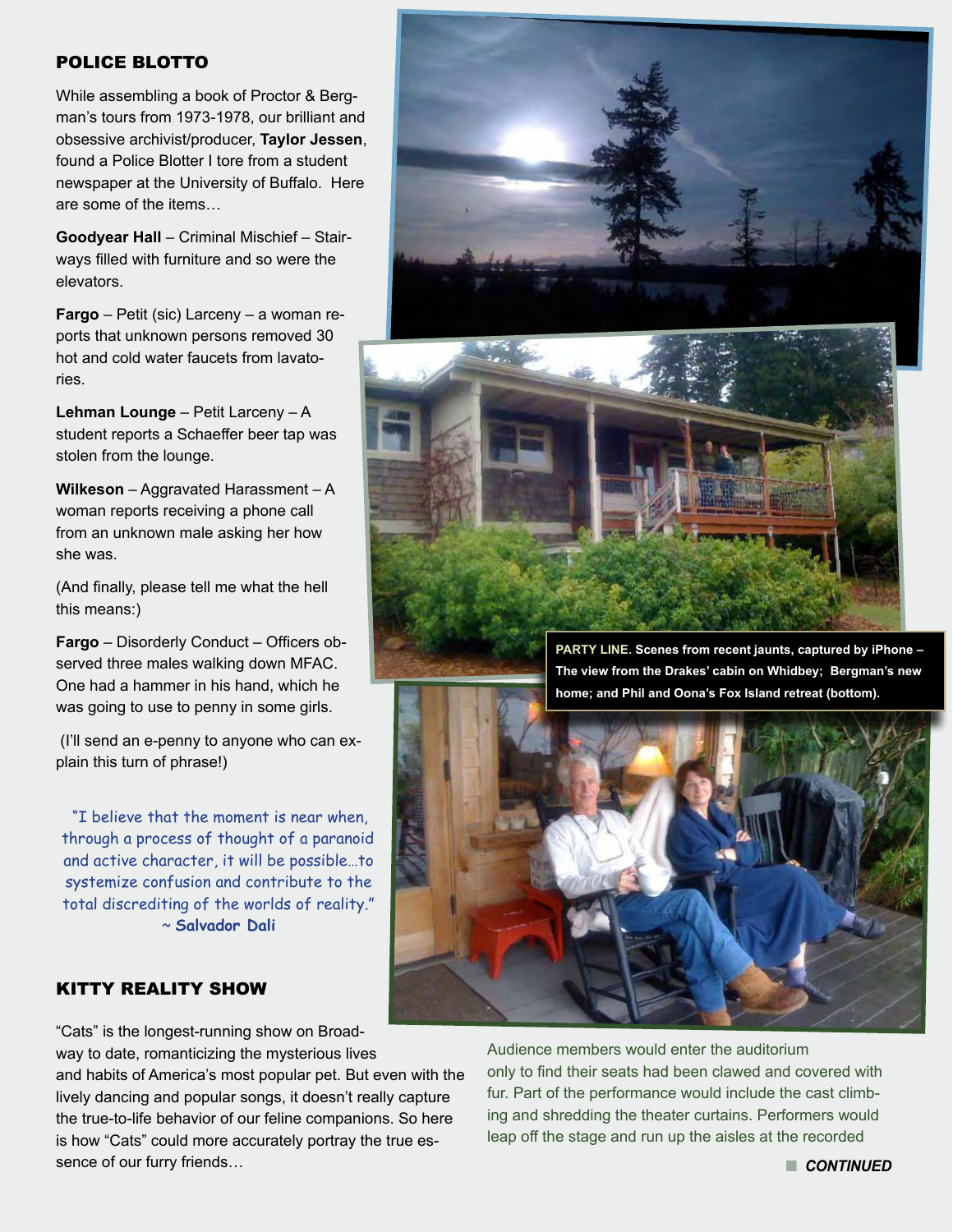sound of a can opener in the lobby. Sometimes the cast would perform, but sometimes not -- depending on their mood. In the middle of a performance various cast members would curl up and go to sleep, even in the middle of a song. When certain audience members opened their playbills, a cast member would attempt to lie down on it. A special audience member would find a headless bird in his/her seat after the intermission.

For no apparent reason, cast members would randomly run to the lobby, and then back to the stage at top speed. They would then continue as if nothing had happened. The show would need to be stopped several times to allow cast members to "bathe" themselves. The stage would be stained from someone coughing up a hairball.

Snack bar employees would constantly be reprimanding cast members for walking on the counter. Open the stall door and guess who is drinking from the toilet? Performers would find sand in the lobby ashtrays and - well, we don't have to draw a picture here, do we?

The big finale would feature a giant ball of yarn, feathers on a pole, and stray strands of dental floss. Most of the final act would consist of the cast just staring at the audience.

Theater patrons waiting outside the stage door after performances would get their legs rubbed, if they were lucky. And the best part? Cast members would never cash their paychecks, just play with them.

 "You call yourself a patriot, and loyal Subject to the Crown? I do not call myself subject to much at all..." **~ The Last of the Mohicans** 

#### HAPPY UN-BIRTHDAY

A wife decides to take her husband to a strip club for his birthday. They arrive at the club and the doorman says, "Hey, Dave! How ya doin'?" His wife is puzzled and asks if he's been to this club before. "Oh, no," says Dave, "He's on my bowling team."

When they are seated, a waitress asks Dave if he'd like his usual and brings over a Budweiser. His wife is becoming increasingly uncomfortable and says, "How did she know that you drink Budweiser?"

"She's in the Ladies' Bowling League, honey. We share lanes with them." Then, a stripper comes over to their



table, throws her arms around Dave and says "Hi Davey. Want your usual lap dance, big boy?" Dave's wife, now furious, grabs her purse and storms out of the club.

Dave follows and spots her getting into a cab. Before she can slam the door, he jumps in beside her. He tries desperately to explain how the stripper must have mistaken him for someone else, but his wife is having none of it. She is screaming at him at the top of her lungs, calling him every name in the book. The cabby turns his head and says,

"Looks like you picked up a real bitch tonight, Dave."

 The aging process could be slowed down if it had to work its way through Congress. ~ **Phil's Phunny Phacts** 

# THE WORKING CLASS

More former jobs of famous people as collected by the amazing Eddie Deezen:

Sandra Bullock was a coat checker and Larry David repaired TVs, while Steve McQueen was a towel boy in a brothel, and Ronald Reagan – a circus roustabout. Other future politicians like Thomas Paine, Millard Fillmore and Lyndon Johnson were respectively, a corset maker, a schoolteacher and a trapper. Yeah, that's Lyndon.

Gloria Steinem sold clothing, Earle Stanley Gardner was a boxer, John Harvey "Cereal King" Kellogg, a surgeon; and famed Western writer Zane Grey - a dentist.

John Travolta started as a ticket taker, athletic Errol Flynn